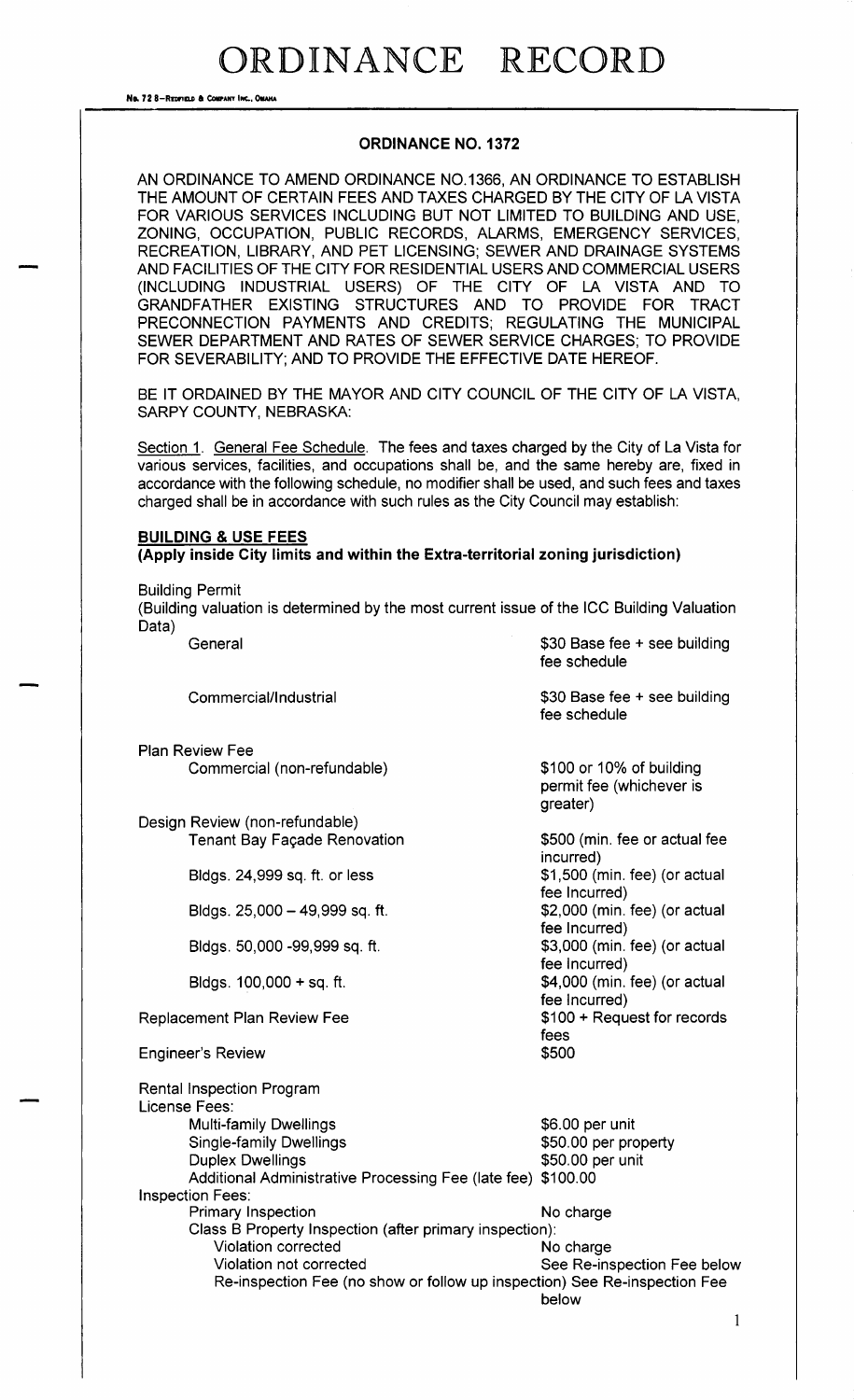# DR DIN ANCE RECORD

No. 72 8-REDFIELD & COMPANY INC., OMAIA Ordinance No. 1372 Re-inspection Fee 100.00 Vacant Building Registration Fee **5500** Penalty Fee 3x Regular permit fee 3x Regular permit fee 3x Regular permit fee 3x Regular permit fee 3x Regular permit fee 3x Regular permit fee 3x Regular permit fee 3x Regular permit fee 3x Regular permit fee 3x 8x 8x 8x 75% will be refunded when the project is cancelled or not complete within one year. No refund will be given after one year. (Sewer Hook-up Fee is100% refunded) Certificate of Occupancy 50 Temporary Certificate of Occupancy<br>Pre-occupancy fee (Occupancy without C.O.) \$750 Pre- occupancy fee ( Occupancy without C. O.) 750 Temporary Use Permit includes tents, greenhouses, event structures) Sign Permit **150/ sign** \$150/ sign Identification Sign, Incidental Sign 75/ sign \$75/ sign Master Sign Plan (more than 1 sign) 150 Common Sign Plan 150 Temporary Sign Permit: Non-profit or tax exempt organization  $$30$ /year<br>All other temporary signs  $$30$ /year All other temporary signs  $$30/year$ <br>oment Permit signs  $$8,500(min}$  fee) (or actual Tower Development Permit fee incurred) Co-locates – Towers **6, 1000 Co-locates** – Towers **5, 000** Co-locates – Towers **5, 000** Co-locates – Towers fee incurred) Tarp Permit (valid for 6 months)  $$30$ <br>Solar Panel Permit  $$30$ **Solar Panel Permit** Satellite Dish Permit<br>Wading/Swimming Pools at residence  $\frac{\$30}{\$30}$ Wading/Swimming Pools at residence  $$30$ <br>Dedicated Electrical circuit for pumps  $$30$ Dedicated Electrical circuit for pumps<br>Mechanical Permits  $$30$  Base fee + See mechanical fee schedule Plumbing Permits 30 Base fee + See plumbing fee schedule<br>\$30 Sewer Repair Permit Backflow protector permit 30 and 30 (\$22 permit & \$8 backflow) Underground Sprinklers 30 (\$22 issue fee & \$8 fixture) Electrical Permits 30 Base Fee + See electrical fee City Professional License (Plumbers; Mech. Contractors)  $$ 15$  and a \$1,000,000 Liability, and a \$500,000 bodily injury insurance Certificate per each occurrence Also a \$5,000 Bond is required, naming the City as the recipient. Demolition of building 250 plus Insurance **Certificate** Moving Permit (buildings 120 square feet or greater) \$250 plus Insurance **Certificate** Sheds and Fences 30.00 Sidewalks \$30.00 Driveway Replacement \$30.00<br>Driveway Approach w/o curb cut or grinding \$30.00 Driveway Approach w/o curb cut or grinding With curb requiring cut plus the 4' apron on each side)<br>Contractor (Contractor performs curb cut or grind) \$30.00 plus \$1.00/ft. Contractor ( Contractor performs curb cut or grind) \$ 30.00 plus \$1.00/ft.<br>City Charge (if City performs curb cuts) \$50 + \$5/ft. (\$40 set up fee; City Charge (if City performs curb cuts) \$10 permit fee)<br>\$50 + \$6/ft. (\$40 set up fee; City charge (if City performs curb grinds) \$10 permit fee)<br>\$30.00 **Utility Cut Permit**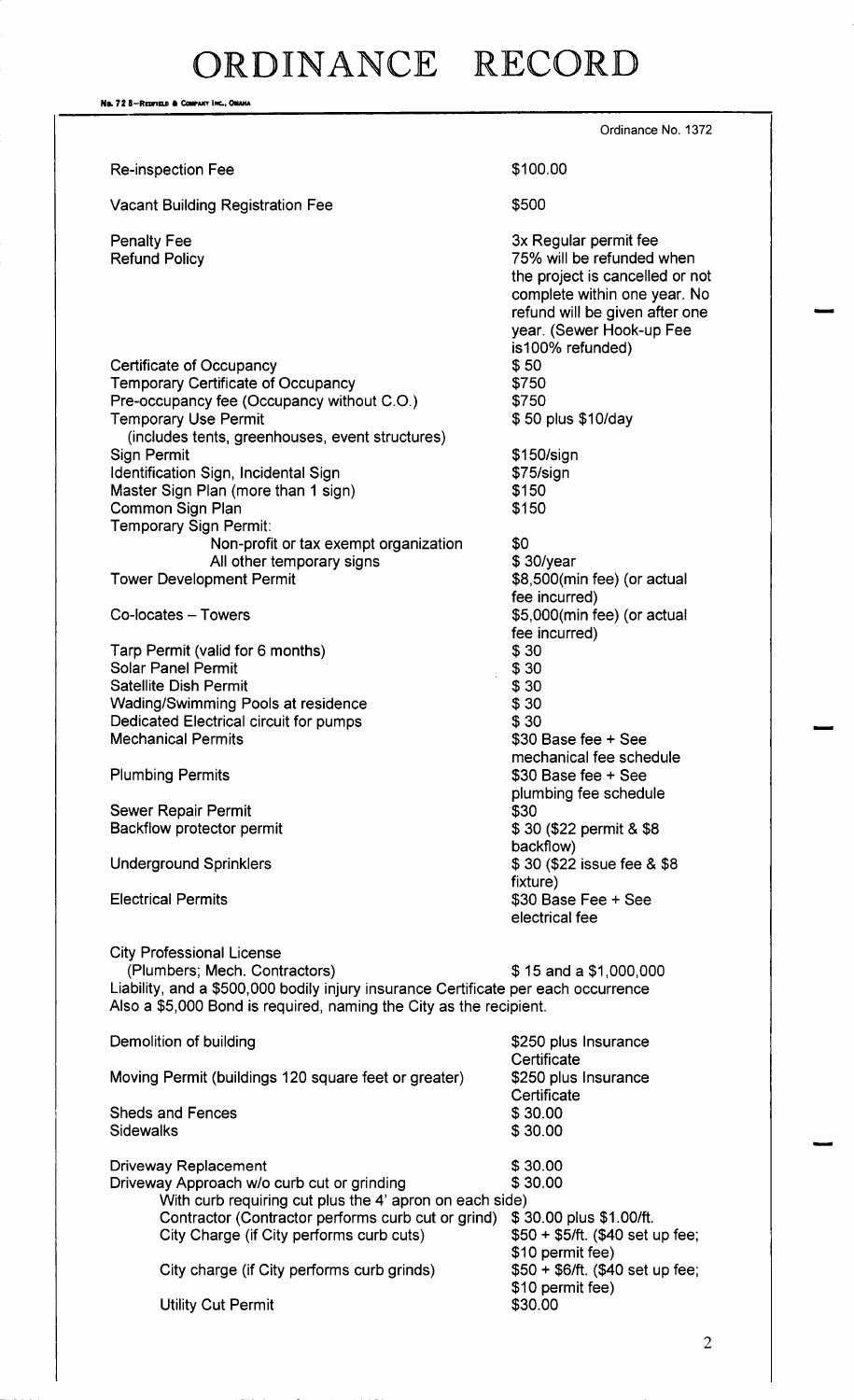No. 72 8-REDFIELD & COMPANY INC., OMANA

| Appeal Fee Regarding Issuance or Denial of Curb Cut/Driveway |                |  |  |  |  |
|--------------------------------------------------------------|----------------|--|--|--|--|
| <b>Approach Construction Permit</b>                          | \$250          |  |  |  |  |
| Street Paving, Surfacing, Resurfacing, Repairing, Sealing or |                |  |  |  |  |
| <b>Resealing Permit</b>                                      | \$30.00/Yearly |  |  |  |  |
| Appeal Fee Regarding Issuance or Denial of Street Paving,    |                |  |  |  |  |
| Resurfacing, etc. Permit                                     | \$250          |  |  |  |  |

### RIGHT-OF-WAY PERMIT FEES

The following are one-time permit fees for structures occupying the public rightof-way:

| Canopy or Awning                                                 | \$50 for the first $25 ft + $10$ each additional<br>foot    |
|------------------------------------------------------------------|-------------------------------------------------------------|
| Balcony                                                          | $$75$ each                                                  |
| <b>Bicycle Rack</b>                                              | \$50                                                        |
| <b>Light Fixture</b>                                             | \$75 for the first + \$10 each additional light<br>fixture  |
| Marquee                                                          | \$50 for the first $25$ ft. $+$ \$10 each additional<br>ft. |
| Sidewalk Café                                                    | \$100                                                       |
| Sign                                                             | $$100$ each (if less than 25 sq. ft.)                       |
|                                                                  | \$300 each (if 25 sq. ft. or larger)                        |
| Windscreen                                                       | \$400 each                                                  |
| Planter                                                          | \$50                                                        |
| Combination of Awning/Canopy/Sign<br>/Light                      | \$500                                                       |
| <b>Skywalk</b>                                                   | \$500                                                       |
| <b>String Lights</b>                                             | \$150                                                       |
| Other structures as approved by the<br><b>City Administrator</b> | \$300                                                       |

Provided, however, notwithstanding anything in this Ordinance to the contrary, all property, or parts thereof or improvements thereon, with respect to which legal title is or will be held by or for the benefit of the City of La Vista, La Vista Community Development Agency, City of La Vista Facilities Corporation, La Vista/ Metropolitan Community College Condominium Owners Association, Inc., or any other entity directly or indirectly controlled by the City of La Vista as determined by the City Administrator, for a public purpose, and all owners of such property, parts, or improvements, shall be exempt from the Building and Use Fees and/or any other fees in this ordinance. The City of La Vista pursuant to a policy of the City Council also may provide for waiver of any or all such Building and Use Fees, or any other fees under this Ordinance that are payable to the City, with respect any political subdivisions that levy property taxes within the corporate limits of the City, or any entity controlled by any such political subdivision.

## FIRE INSPECTION FEES

Plan Review Fees

Fire Sprinkler Plan Review 1-20 devices 5100 21-50 devices 3200 51- 100 devices 300 101-200 devices \$400 201- 500 devices 500 Fire Alarm Plan Review

Commercial Building 10% of building permit fee with <sup>a</sup> maximum of \$1,000

Over 500 devices  $\frac{$500}{100}$  \$500 plus \$1.00 per device over 500 arm Plan Review

Child Care Facilities: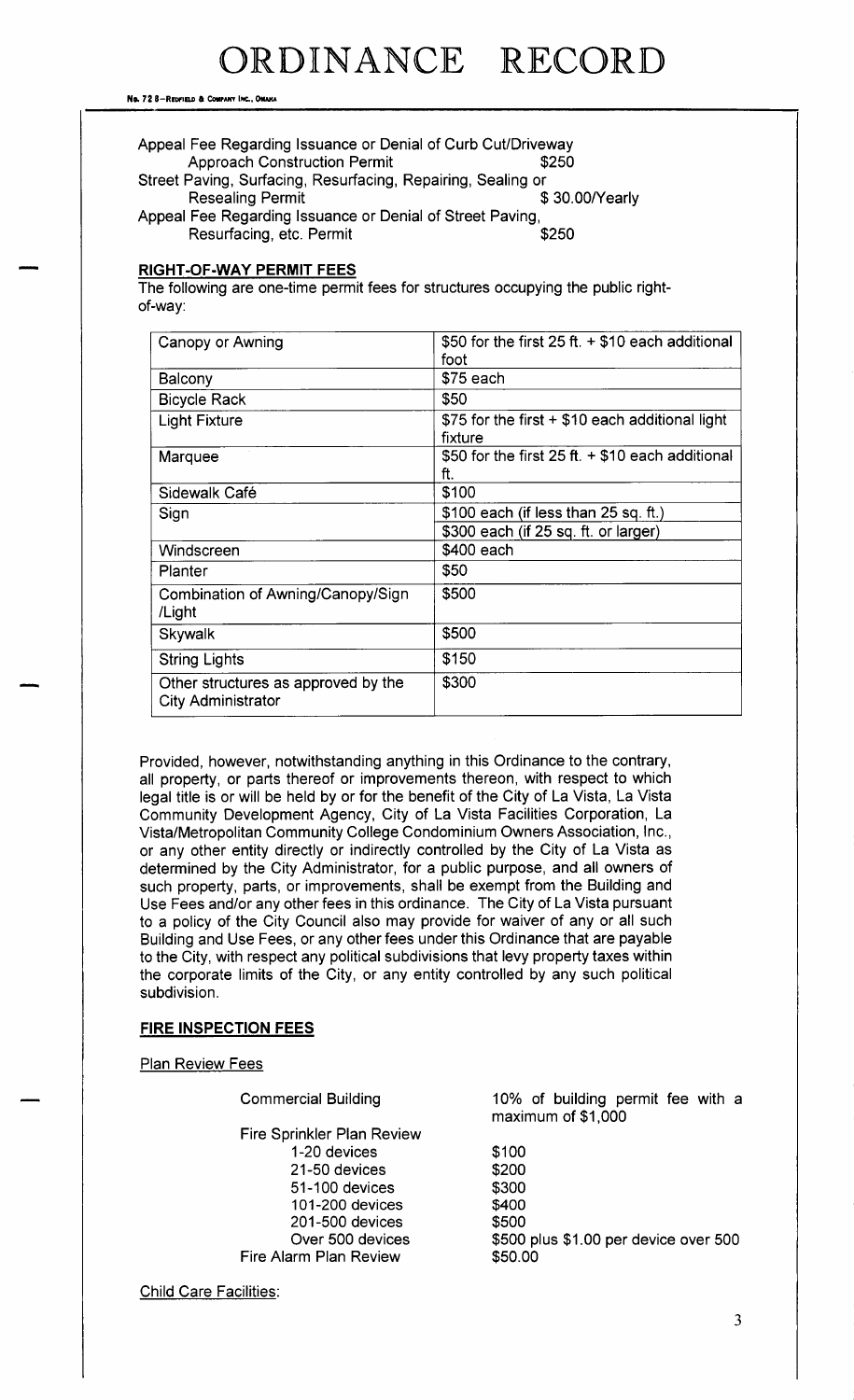No. 72 8-REDFIELD & COMPANY INC., OMAHA

|                                                                                             | Ordinance No. 1372                                                         |
|---------------------------------------------------------------------------------------------|----------------------------------------------------------------------------|
| $0 - 8$ Children                                                                            | \$50.00                                                                    |
| $9 - 12$ Children                                                                           | \$55.00                                                                    |
| 13 or more children                                                                         | \$60.00                                                                    |
| <b>Foster Care Homes:</b>                                                                   |                                                                            |
| Inspection                                                                                  | \$25.00                                                                    |
| <b>Liquor Establishments:</b>                                                               |                                                                            |
| Non-consumption establishments<br>Consumption establishments \$85.00                        | \$60.00                                                                    |
| <b>Nursing Homes:</b>                                                                       |                                                                            |
| 50 beds or less                                                                             | \$55.00                                                                    |
| 51to 100 beds                                                                               | \$110.00                                                                   |
| 101 or more beds                                                                            | \$160.00                                                                   |
| <b>Fire Alarm Inspection:</b>                                                               |                                                                            |
| Four year license (Test)                                                                    | \$100.00                                                                   |
| <b>NICET</b>                                                                                | \$25.00 per year NICET certification                                       |
|                                                                                             | last                                                                       |
| Annual test (witnessed)                                                                     | \$30.00                                                                    |
| <b>Sprinkler Contractor Certificate:</b>                                                    |                                                                            |
| Annual                                                                                      | \$100.00                                                                   |
| <b>Fuels Division:</b>                                                                      |                                                                            |
| Above ground Hazardous Substance Storage Tanks (Title 158)                                  |                                                                            |
| Registration                                                                                | \$25.00 per tank                                                           |
| Re-registration                                                                             | \$25.00 per tank (Required whenever                                        |
|                                                                                             | change is made to tank or contents)                                        |
| Above ground Petroleum Storage Tanks (Title 153, Chapter 17)<br><b>Inspection Fee</b>       |                                                                            |
|                                                                                             | \$50.00 (Per installation regardless<br>of the number of tanks)            |
| Underground Storage Tanks (Title 159, Chapter 2)<br>Farm, residential and heating oil tanks |                                                                            |
| (tanks with a capacity of 1100gallons or less)                                              | \$10.00 one-time registration fee                                          |
| All other tanks                                                                             | \$30.00 per tank, annually                                                 |
| Petroleum Release Remedial Action Fund                                                      | \$90.00 per tank, annually                                                 |
| <b>Tank installation</b>                                                                    | \$60.00 per tank                                                           |
| Piping only installation                                                                    | \$60.00                                                                    |
| <b>GRADING PERMIT FEES</b>                                                                  |                                                                            |
| 5 acres or less                                                                             | \$500                                                                      |
| More than 5 acres                                                                           | \$1,000                                                                    |
| <b>TAX INCREMENT FINANCING (TIF) APPLICATION FEES</b>                                       |                                                                            |
| <b>Application Fee</b>                                                                      | \$3,000                                                                    |
| <b>Administrative Fee</b>                                                                   | 1.5% on TIF Principal up to<br>\$2,000,000                                 |
|                                                                                             | 1% on TIF Principal amount<br>\$2,000,000<br>above<br>thru<br>\$4,000,000  |
|                                                                                             | No additional administrative<br>fee for TIF Principal above<br>\$4,000,000 |
| <b>Bond Related Fee</b>                                                                     | Actual<br>Fees,<br>Costs<br>&<br>Expenses Incurred by the City             |
| <b>ZONING FEES</b>                                                                          |                                                                            |
| <b>Comprehensive Plan Amendment</b>                                                         | \$500                                                                      |
|                                                                                             | \$500                                                                      |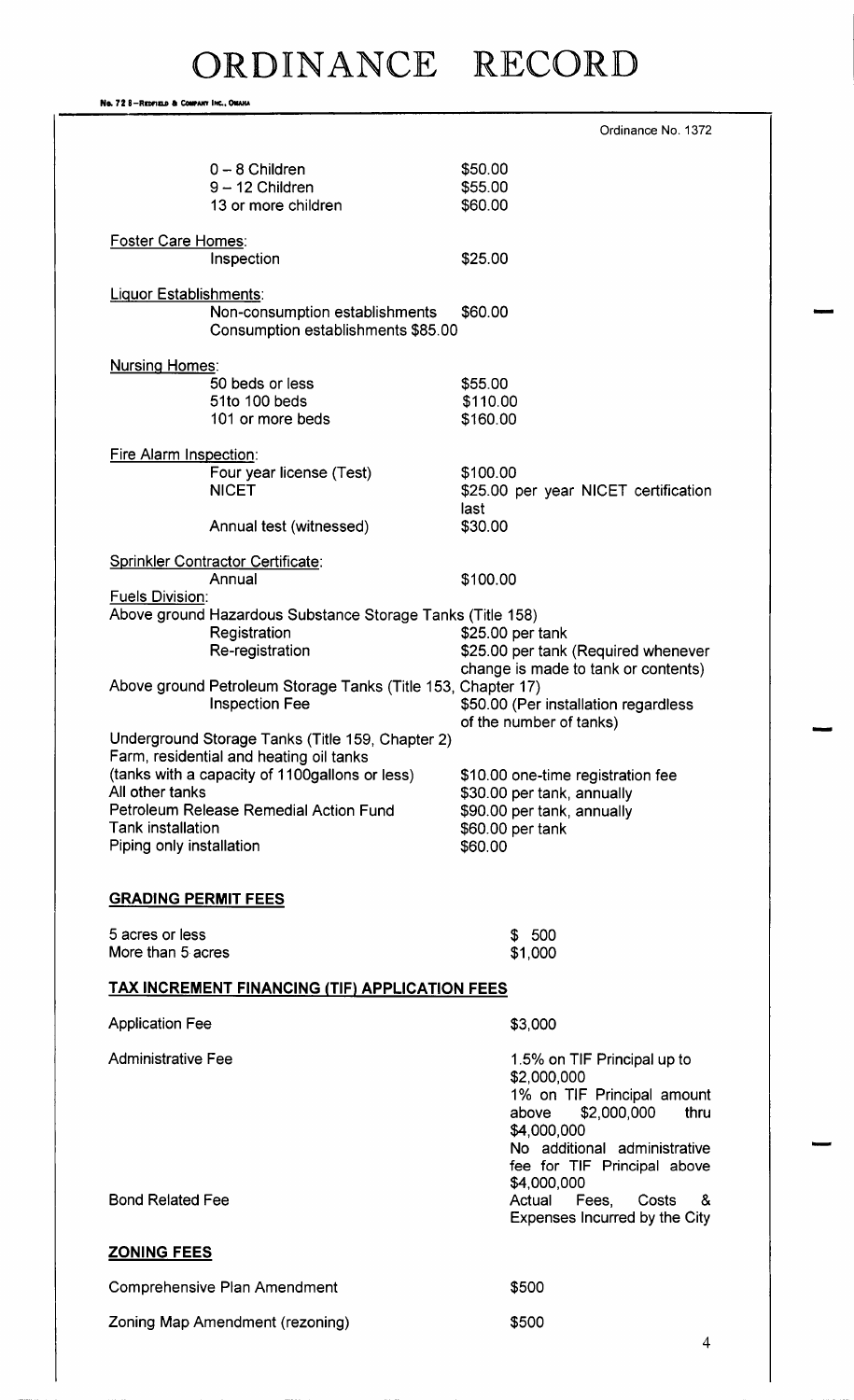No. 72 8-REDFIELD & COMPANY INC., OMAHA

| <b>Zoning Text Amendment</b>                                                                                                    | \$500                                                                  |
|---------------------------------------------------------------------------------------------------------------------------------|------------------------------------------------------------------------|
| <b>Zoning Verification Letter</b>                                                                                               | \$50                                                                   |
| <b>Subdivision Text Amendment</b>                                                                                               | \$500                                                                  |
| Conditional Use Permit (1 acre or less)<br>Conditional Use Permit (more than 1 acre)<br><b>Conditional Use Permit Amendment</b> | \$300<br>\$500<br>\$200                                                |
| <b>Flood Plain Development Permit</b>                                                                                           | \$500                                                                  |
| Administrative Plat - Lot Split, Lot Consolidation<br>or Boundary Adjustment                                                    | \$750+ additional fee of \$250<br>for review of revised                |
| <b>Preliminary Platting</b>                                                                                                     | drawings<br>\$1,000 + additional fee of<br>\$250 for review of revised |
| <b>Final Platting</b>                                                                                                           | drawings<br>\$1000+additional fee of \$250<br>for review of revised    |
| <b>Subdivision Agreement</b>                                                                                                    | drawings<br>\$500 (min. fee) or actual fee<br>incurred                 |
| <b>Revised Preliminary Plat</b>                                                                                                 | \$500+additional fee of \$250<br>for review of revised                 |
| Replat                                                                                                                          | drawings<br>\$1500 + additional fee of<br>\$250 for review of revised  |
| P.U.D.                                                                                                                          | drawings<br>\$1,000+additional fee of<br>\$250 for review of revised   |
| P.U.D. Amendment                                                                                                                | drawings<br>\$500 (min. fee) or actual fee<br>incurred                 |
| Vacation of Plat and Right of Way Vacation                                                                                      | \$150                                                                  |
| Variance, Appeals, Map Interpretation (B.O.A.)                                                                                  | \$250                                                                  |

Watershed Fees —apply to all new development or significant redevelopment as specified in Exhibit "G" to the interlocal agreement for the Papillion Creek Watershed Partnership: (fees are remitted to Papillion Creek Watershed Partnership)

## **OCCUPATION TAXES**

Publication fees **Actual cost** SActual cost Class A Liquor License Holder 200 Class B Liquor License Holder<br>Class C Liquor License Holder 3600 Class C Liquor License Holder Class D Liquor License Holder 400 Class I Liquor License Holder 5500 Class L Liquor License Holder **500** Class Z Liquor License Holder<br>Class AB Liquor License Holder 5400 Class AB Liquor License Holder Class AD Liquor License Holder 600 600 Class ADK Liquor License Holder \$800<br>Class AK Liquor License Holder \$400 Class AK Liquor License Holder Class ABK Liquor License Holder 600 \$600 Class BK Liquor License Holder 400 Class CK Liquor License Holder 800 Class DK Liquor License Holder 600 Class IB Liquor License Holder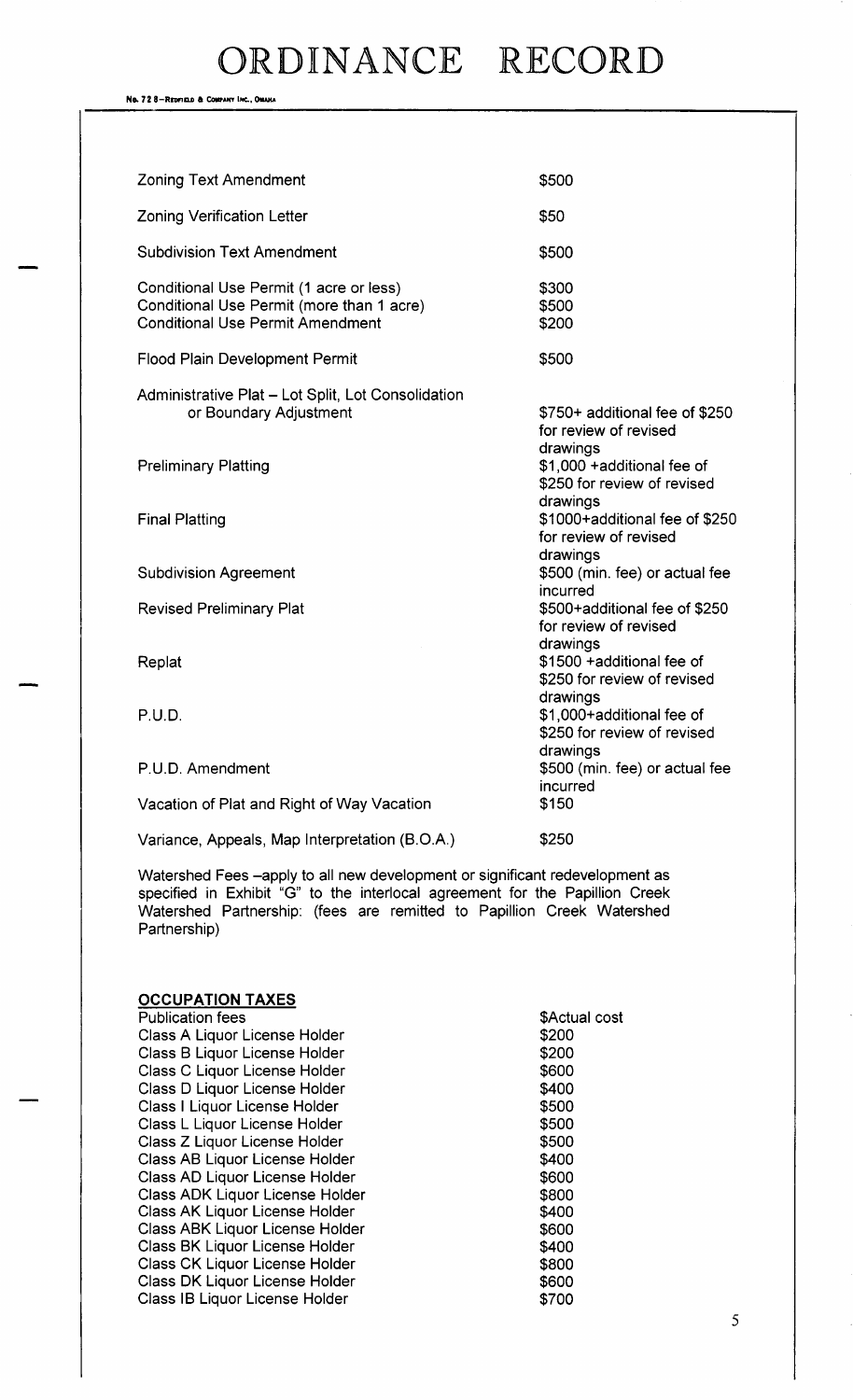No. 72 8-REDFIELD & COMPANY INC., OMANA Ordinance No. 1372 Class IBK Liquor License Holder 9000 Class ID Liquor License Holder 9000 Class IDK Liquor License Holder 1100 Class IK Liquor License Holder 700 Special Designated Permit - Liquor Control **50/day except non-profits** Transfer of Liquor License from One Location to Another \$25 These fees are in addition to the State Fee Requirement) Amusement Concessions (i.e. Carnivals)  $$10$ /concession/day This would include any vendors set up for special functions at the La Vista Sports Complex) Auto dealers - new and used - \$250 plus \$.01 per sq. ft. of inside area, and \$.005 per sq. ft. of outside area used for display, sales or storage. Auto repair 100 \$100 Banks, small loan and finance companies **250** \$250 plus \$75/ each detached facility.<br>\$75 plus \$10 per operator Barber shops, beauty salons, tanning & nail salons over one. Bowling Alleys or Billiard/Pool Halls 50/year + \$10/table or alley ( Additional fees for Restaurants or Drinking Places if applicable) Car washes **100** Car washes **100** Car washes **6** Car washes **6** Car washes **6** Car washes **6** Car was much a set of  $\alpha$  of  $\alpha$  of  $\alpha$  of  $\alpha$  of  $\alpha$  or  $\alpha$  of  $\alpha$  or  $\alpha$  or  $\alpha$  or  $\alpha$  or  $\alpha$  or  $\alpha$  or  $\alpha$  or  $\$ supply vending machines)<br>\$50/day Circus, Menagerie or Stage Show Collecting agents, detective agents or agencies and bail bondsmen 75 \$75 and a \$1,000,000 Liability, \$500,000 bodily injury insurance certificate Convenience stores 75 Additional fees for Restaurants or Drinking Places if applicable) Convenience store with car wash \$120 (Includes all vacuum & supply vending machines) Dry cleaning or laundry and tailoring \$50 machines) Dry cleaning or laundry and tailoring  $$50$ <br>Funeral homes \$150 Funeral homes<br>Gaming Device Distributors 5% of gross receipts (nonprofits exempt)<br>5% of gross receipts (non-Games of Chance/Lotteries profits exempt)<br>\$50/1st location - \$10/ea Games of Chance/Lottery License Fee additional Gas Companies 6% of gross receipts Hawkers/ Peddlers 75/ day or\$ 500/ year Home Occupations (not specified elsewhere) Home Occupation Permit Application Fee  $$30$ Home Occupation 1 and Child Care Home 550 Home Occupation Conditional Use Permit— see Zoning Fees Hotels/motels - Any hotel or motel in the City shall pay to the City monthly an Occupation Tax equal to 5% of gross receipts from room rentals. Any shops restaurants, and/or drinking places which are part of, associated with, or located in or with a hotel or motel facility will be considered a separate classification of business and

taxed in accordance with the provisions of this Ordinance and the applicable classifications(s) of the shops, restaurants, and/or drinking places hereunder. The Occupation Taxes with Respect to any banquet and/or ballroom facilities of, or associated with, or located in or with, any such hotel or motel shall be determined in accordance with the square footage schedule above, based on the actual square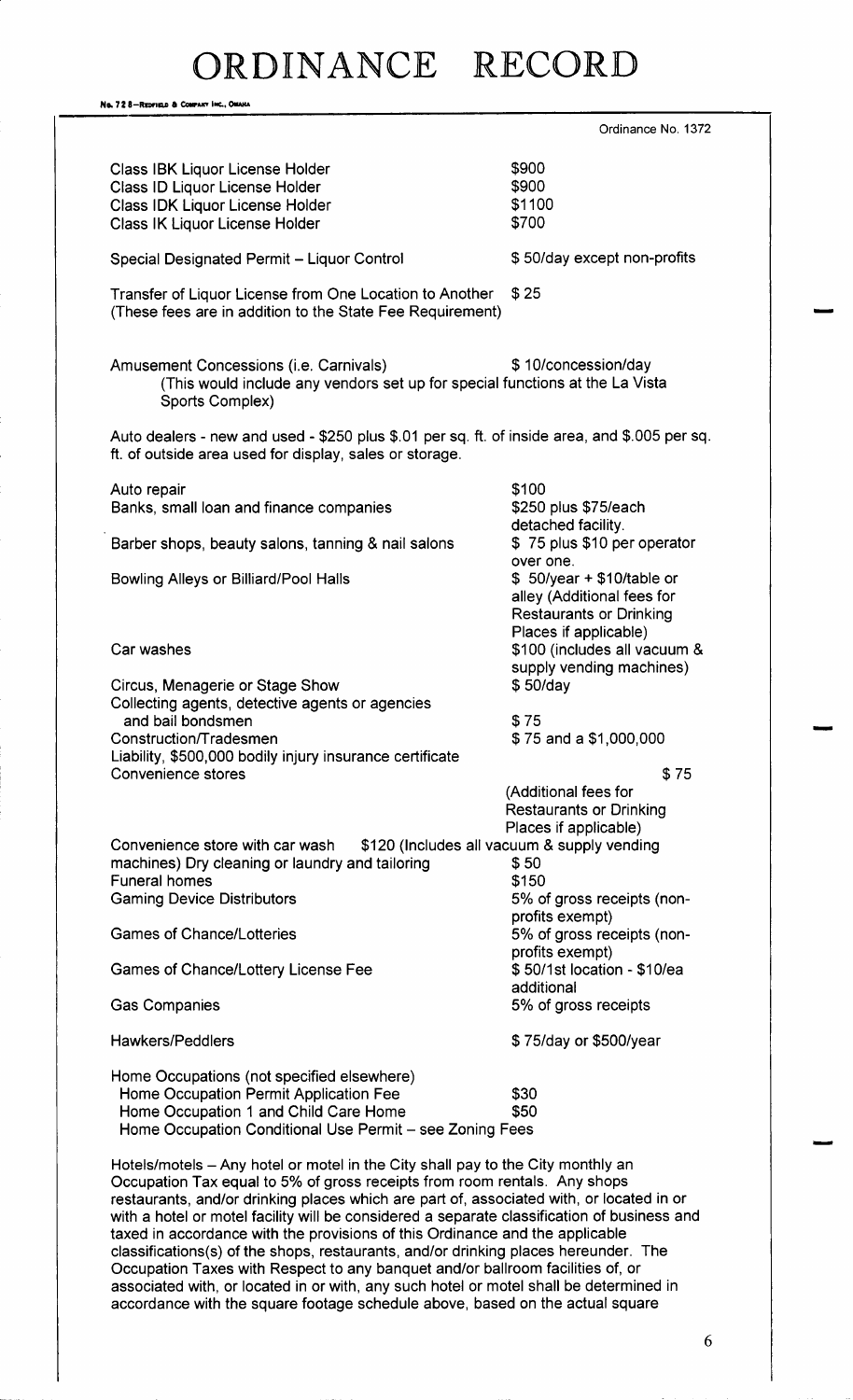Na. 72 8-Reprized & COMPANY INC., OMAHA footage of said facilities, which occupation taxes shall be additional to any other applicable occupation taxes such as restaurants or drinking places occupation taxes. Movie theatres 150/ complex and 150/ complex and 150/ complex and 150/ complex and 150/ complex and 150/ complex and 150/ complex and 150/ complex and 150/ complex and 150/ complex and 150/ complex and 150/ complex and 150 \$75/ viewing room (Additional fees for Restaurants or Drinking Places if applicable)<br>\$ 20/year/machine +Service Music, Vending, & Pinball Machines Provider Fee of & 75.00 for business outside the City that provides machines for local businesses Nurseries, greenhouses, landscaping businesses, and tree trimmers **3** 75 Nursing homes, assisted living, hospitals and retirement homes 5 per bed Pawnbrokers 1. 00/ pawnbroker transaction evidenced by a pawnbroker card or ledger entry per Neb. Rev. Stat. Section 69-204. Minimum of \$30/year Professional services - engineers, architects, physicians, dentists, chiropractors, osteopaths, accountants, photographers, auctioneers, veterinarians, attorneys, real estate offices and insurance agents or brokers - \$75 plus \$10 per agent or professional over one (1) Recreation businesses - indoor and outdoor  $$100$ Restaurants, Drinking Places, and drive-in  $$50$  (5 employees or less)<br>eating establishments  $$100$  (more than 5 eating establishments employees) Effective  $10/1/19$  – Fee of 1. 5% of gross receipts pursuant to Municipal Code Section 113. 10 Retail, Manufacturing, Wholesale, Warehousing and Other- Any person or entity engaged primarily in a manufacturing, wholesale, and/or warehousing business shall pay an Occupation Tax based on the schedule below and the actual interior or enclosed square footage of facilities in the City used by said person or entity in the conduct of such business; and any person or entity engaged in a business of making retail sales of groceries, clothing, hardware, notions, furniture, home furnishings, services, paint, drugs, or recreational equipment, and any other person or entity engaged in a business for which an Occupation Tax is not specifically provided elsewhere in this Ordinance, shall pay an Occupation Tax based on the schedule below and actual interior or

enclosed square footage of facilities in the City used by said person or entity in the conduct of such business; provided, however, that persons or entities that use a basement or one or more additional floors in addition to the main floor ( the main floor being the floor with the greatest total square footage) in the conduct of one or more specified businesses of sales at retail shall determine square footage for purposes of the Occupation Tax imposed hereunder based on the square footage of the entire main floor plus one-half (1/2) of the square footage of all such basement and additional floors.

|         | 999 sq. ft.    | 50<br>\$  |
|---------|----------------|-----------|
| 1,000   | 2,999 sq. ft.  | 65<br>\$  |
| 3,000   | 4,999 sq. ft.  | 80<br>\$. |
| 5,000   | 7,999 sq. ft.  | \$120     |
| 8,000   | 9,999 sq. ft.  | \$150     |
| 10,000  | 14,999 sq. ft. | \$200     |
| 15,000  | 24,999 sq. ft. | \$ 225    |
| 25,000  | 39,999 sq. ft  | \$300     |
| 40,000  | 59,999 sq. ft. | \$400     |
| 60,000  | 99,999 sq. ft. | \$500     |
| 100,000 | and greater    | \$750     |
|         |                |           |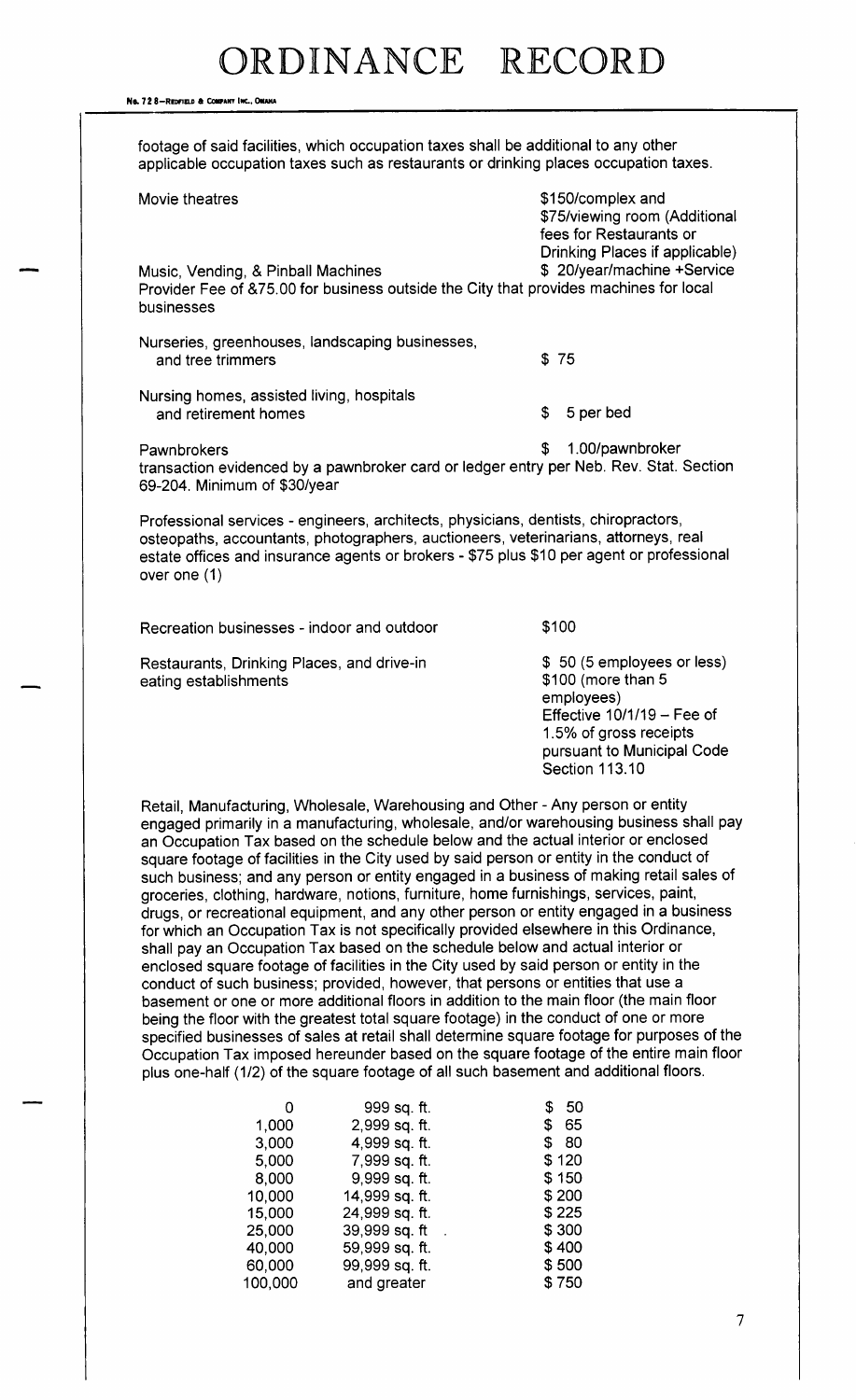Ns. 72 8-REDFIELD & COMPANY INC., OMANA Ordinance No. 1372 Schools - trade schools, dance schools, music schools, nursery school or any type of school operated for profit \$ 50 Service providers, such as persons, firms partnerships or corporations delivering any product, good or service whatsoever in nature within the City **75** Service stations selling oils, supplies, accessories<br>for service at retail  $$75 + $25.00$  for attached car wash Telephone Companies 6 and 100 minutes of 5% of gross receipts includes land lines, wireless, cellular, and mobile) Telephone Surcharge - 911 1.00 per line per month Tobacco License 15 (based on State 15 (based on State Statute) Tow Truck Companies 75 Late Fee (Up to 60 days)  $$35$ <br>
Late Fee (60-90 days)  $$75$ Late Fee  $(60-90 \text{ days})$ Late Fee (over 90 days) Late Fee (over 90 days) whichever is greater COVENIENCE FEES Credit Cards 3% of transaction with \$2 minimum transaction E-Checks  $$3$  for transactions  $\leq $10,000$ \$10 for transactions > \$10,000 OTHER FEES **Barricades** Deposit Fee ( returnable) 60/ barricade Block Parties/Special Event<br>Construction Use \$30 ea. (7 days maximum) Blasting Permit 31,000 Bucket Truck Rental w/operator 150 per hour 150 per hour Community Garden Plot Rental 20 annually Conflict Monitor Testing 200 Cat License Fee (per cat – limit 3) 5 each if spayed/neutered 15 each if not spayed/neutered \$ 10 each (delinquent) if spayed/neutered \$30 each (delinquent) if not spayed/neutered Senior Citizen Discount (Age 65+) Free if spayed/neutered Dog License Fee (per dog – limit 3) 5 each if spayed/neutered 15 each if not spayed/neutered \$ 10 each (delinquent) if spayed/neutered 30 each ( delinquent) if not spayed/neutered Senior Citizen Discount (Age 65+) Free if spayed/neutered Dog/Cat License Handling Fee (in addition to above fees) \$5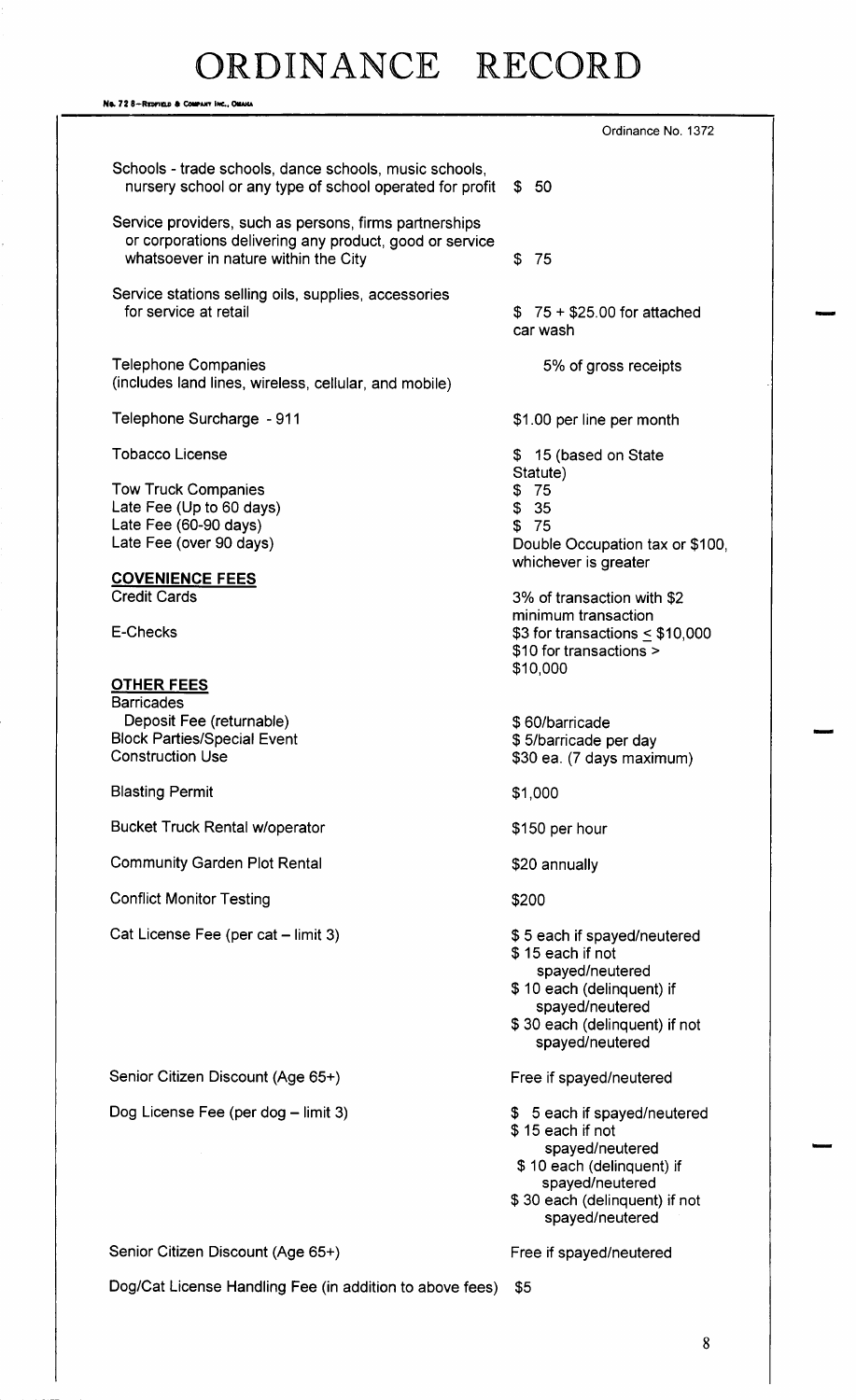| No. 728-Redfield & Company Inc., Omaha                                                                                                                                                                                                                                                |                                                                                                             |
|---------------------------------------------------------------------------------------------------------------------------------------------------------------------------------------------------------------------------------------------------------------------------------------|-------------------------------------------------------------------------------------------------------------|
| Dog or Cat License Replacement if Lost                                                                                                                                                                                                                                                | \$1                                                                                                         |
| Dog or Cat Capture and Confinement Fee                                                                                                                                                                                                                                                | \$10 + Boarding Costs                                                                                       |
| MAXIMUM OF 4 DOGS AND/OR CATS WITH NO MORE THAN 3 OF EITHER<br><b>SPECIES</b>                                                                                                                                                                                                         |                                                                                                             |
| <b>Election Filing Fee</b>                                                                                                                                                                                                                                                            | 1% of Annual Position Salary                                                                                |
| Fireworks Sales Permit (Non-Profits)                                                                                                                                                                                                                                                  | \$2,500                                                                                                     |
| Handicap Parking Permit Application Fee<br><b>State</b>                                                                                                                                                                                                                               | \$ Currently Not Charging Per                                                                               |
| Natural Gas Franchisee Rate Filing Fee<br>(For rate changes not associated w/the cost of purchased gas.)                                                                                                                                                                              | Per Agreement                                                                                               |
| <b>Open Burning Permit</b>                                                                                                                                                                                                                                                            | \$10                                                                                                        |
| <b>Parking Permit Fees:</b><br>Monthly Parking - Covered Stall<br>Monthly Parking - Uncovered Stall<br>Off-Street Parking - 3 hours free (\$0), after which \$1.00/hr. up to \$10/day<br>(Parking Day runs 6a.m. - 6a.m.)<br>On-Street Parking – free (\$0) with three (3) hour limit | \$50/Month per permit<br>\$25/Month per permit                                                              |
| <b>Parking Ticket Fees</b><br>If paid within 7 days of violation date<br>If paid after 7 days of violation date but within 30 days<br>If paid after 30 days of violation date                                                                                                         | $$20 ($5 + $15$)$ admin fee)<br>$$25 ($10 + $15$)$ admin fee)<br>$$35 ($20 + $15$)$ admin fee)              |
| <b>Pawnbroker Permit Fees:</b><br>Initial<br><b>Annual Renewal</b>                                                                                                                                                                                                                    | \$150<br>\$100                                                                                              |
| Pet Store License                                                                                                                                                                                                                                                                     | \$ 50 (In addition to Occ.                                                                                  |
| <b>Police Officer Application Fee</b>                                                                                                                                                                                                                                                 | License)<br>20<br>\$                                                                                        |
| Public Assembly Permit (requires application and approval)\$                                                                                                                                                                                                                          | 00                                                                                                          |
| Returned Check Fee (NSF)                                                                                                                                                                                                                                                              | 35<br>\$                                                                                                    |
| <b>Storage of Explosive Materials Permit</b>                                                                                                                                                                                                                                          | \$100                                                                                                       |
| <b>Towing/Impound Fee</b>                                                                                                                                                                                                                                                             | \$<br>30                                                                                                    |
| <b>Trash Hauling Permit</b><br>Performance Bond                                                                                                                                                                                                                                       | \$<br>25/yr./truck + \$25,000                                                                               |
| <b>PUBLIC RECORDS</b>                                                                                                                                                                                                                                                                 |                                                                                                             |
| <b>Request for Records</b><br><b>Audio Tapes</b><br>Video Tapes or CD/DVD<br>*Copy costs shall be established by the Finance Director                                                                                                                                                 | \$15.00/Half Hour + Copy<br>Costs* (May be subject to<br>deposit)<br>\$5.00 per tape<br>\$10.00 per tape/CD |
| Unified Development Ordinance                                                                                                                                                                                                                                                         | \$100                                                                                                       |
| Comprehensive Plan                                                                                                                                                                                                                                                                    | \$50                                                                                                        |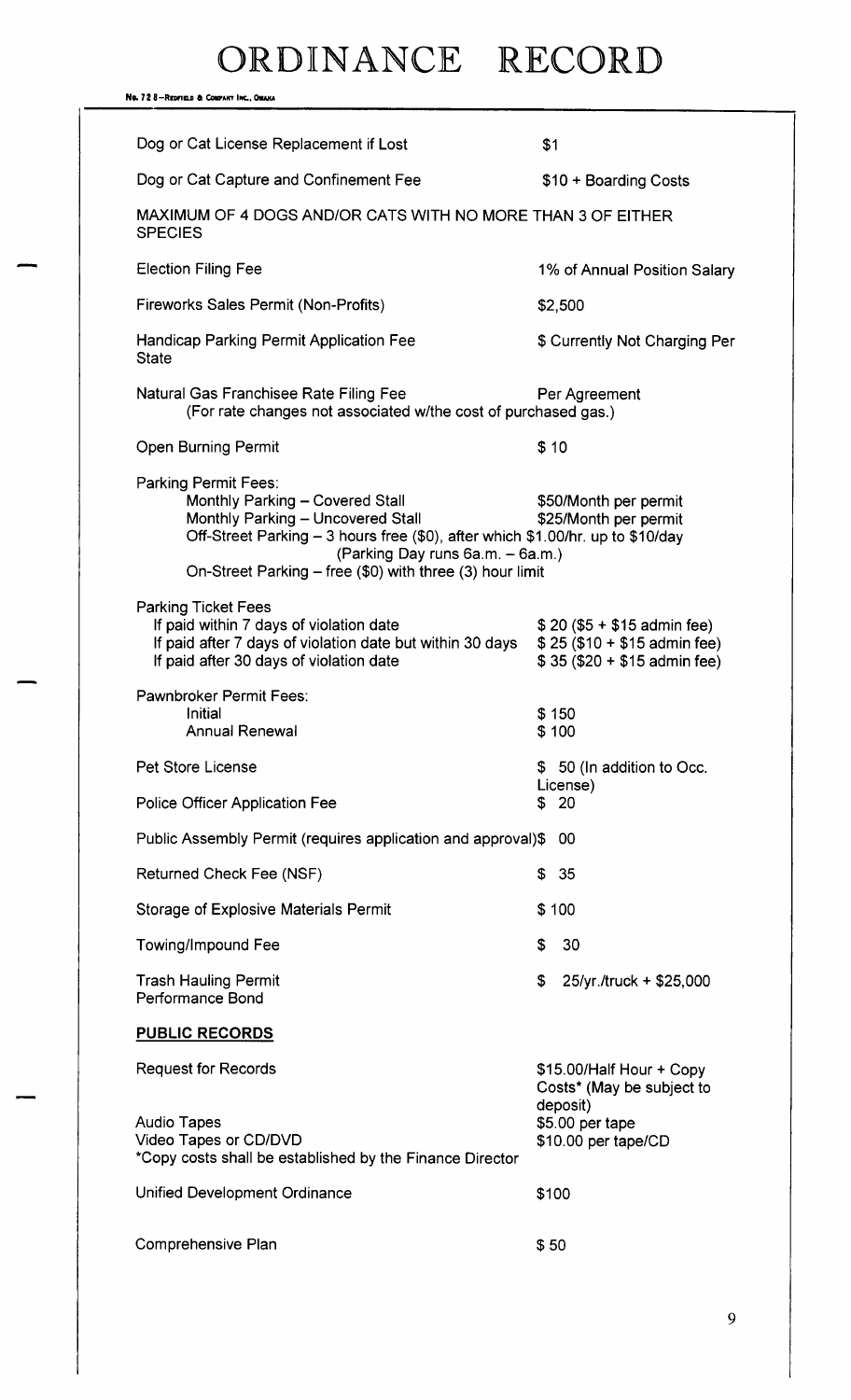No. 72 8-REDFIELD & COMPANY INC., OMAHA Ordinance No. 1372 Zoning Map 55 11" x17" \$10 12"x36" 30 36" x120" Zoning Ordinance w/Map  $$30$ <br>Subdivision Regulations  $$30$ **Subdivision Regulations** Future Land Use Map 5 11"x17" \$10 12"x36" 30 36" x120" Ward Map 3 2 Fire Report \$5<br>Police Report \$5 Police Report Police Photos (5x7) 5/ 5/ 5/ 5/ 5/ 5/ 5/ 5/ 5/ 5/ 5/ 62. for 1-15 \$ 3/ea. for additional Police Photos ( 8x10) 10/ ea. for 1- 15 \$ 5/ea. for additional Police Photos (Digital) 10/ 6 10/ 6 10/ 6 10/ 6 10 Criminal history \$10 FALSE AND NUISANCE ALARMS Registration Fee for Alarm System (not to include  $$25$ 

single family or duplexes) Renewal Fee for Alarm System (not to include  $$25$ single family or duplexes) Late Registration Charge 355

False Alarm Fee for any false alarm generated by the registrant's alarm system, a fee in accordance with the following schedule ( from <sup>1</sup> January through 31 December of each year) shall be charged:

| Number of False/Nuisance Alarms False/Nuisance Alarm Charge |           |
|-------------------------------------------------------------|-----------|
|                                                             | No Charge |
|                                                             | No Charge |
| 3                                                           | \$100.00  |
| 4 or more                                                   | \$250.00  |

False Alarm Fee for Alarm Systems without Registration - \$250 per alarm after 1<sup>st</sup> alarm not to include single family or duplexes)

## RESPONSE TO LARGE HAZARDOUS MATERIALS INCIDENTS

A Dispatch and mobilization charge of  $$300 +$  mileage shall be charged for response to any incident where no action is taken. If services are provided, the following rates shall apply:

Response Vehicles: One-hour minimum charge. All charges will be made to the closest '/4 hour. Mileage will be charged at \$8.00 per mile per vehicle.

| Pumper/Tanker Truck        | \$500/hou  |
|----------------------------|------------|
| <b>Weed Truck</b>          | \$150/hour |
| <b>Aerial Ladder Truck</b> | \$750/hou  |
| <b>Utility Vehicle</b>     | \$200      |
| <b>Command Vehicle</b>     | \$100      |
| Equipment Charges:         |            |
| Jaws of Life               | \$250      |
| Power Saw                  | \$75       |
| Hydraulic jack/chisels     | \$75       |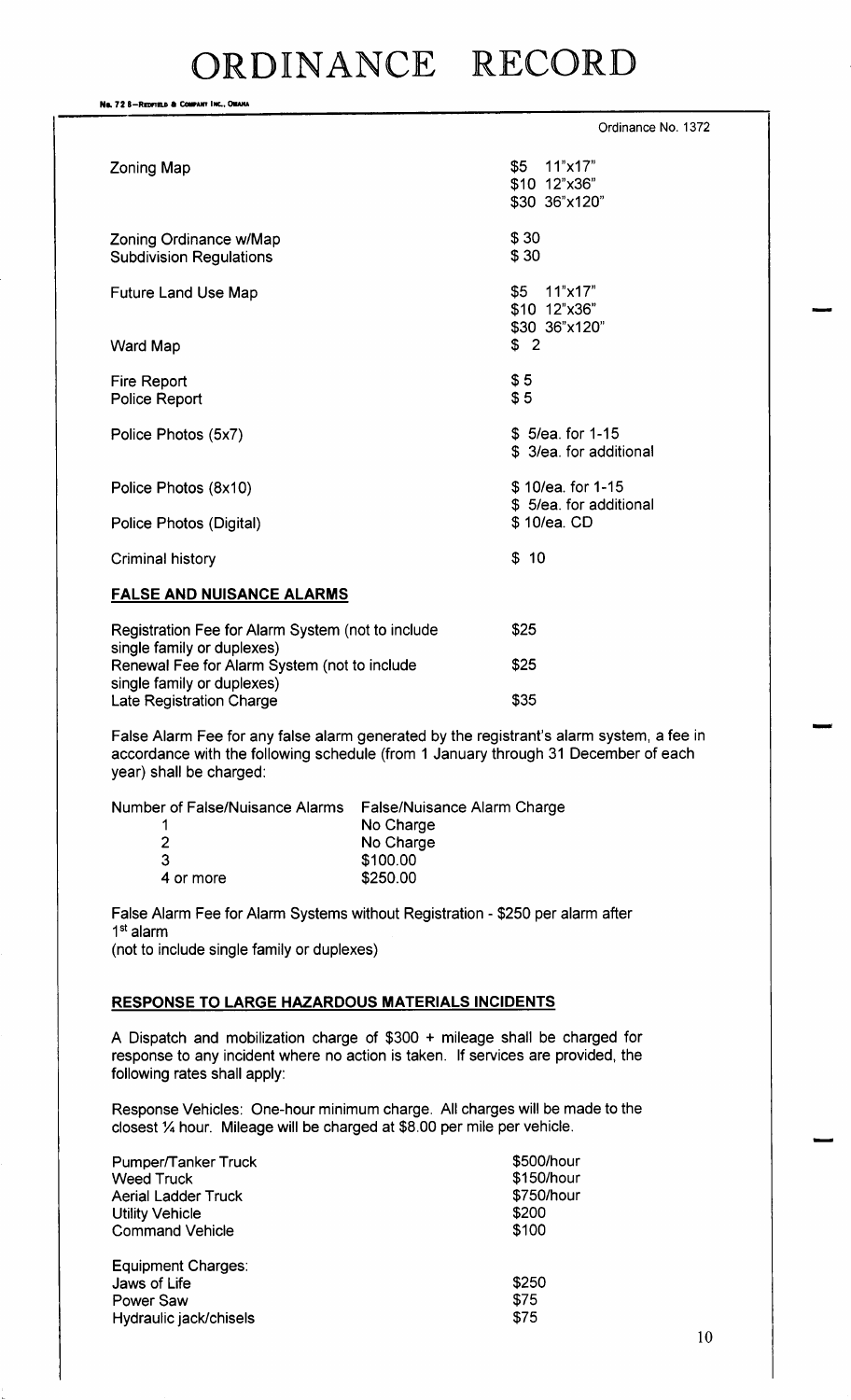No. 72 8-REDFIELD & COMPANY INC., OMAHA

| <b>Cribbing Blocks</b><br><b>Winches</b> | \$10<br>\$10 |
|------------------------------------------|--------------|
| Air Bags                                 | \$50         |
| <b>High Lift Jack</b>                    | \$20         |

Supplies: The actual City cost of the supplies plus 25% shall be charged for all supplies including but not limited to safety flares, Class A foam, Class B foam, absorbent pads, absorbent material, salvage covers, and floor dry.

## RESCUE SQUAD FEES

|                                                                     | <b>Basic Life Support Emergency</b><br><b>Basic Life Support Non-Emergency</b><br><b>Advanced Life Support Emergency I</b><br><b>Advanced Life Support Emergency 2</b><br><b>Advanced Life Support Non-Emergency</b><br>Mileage - per loaded mile |                             |                                        | \$650<br>\$450<br>\$750<br>\$950<br>\$550<br>\$15                 |  |                                      |
|---------------------------------------------------------------------|---------------------------------------------------------------------------------------------------------------------------------------------------------------------------------------------------------------------------------------------------|-----------------------------|----------------------------------------|-------------------------------------------------------------------|--|--------------------------------------|
|                                                                     | <b>LIBRARY FEES</b>                                                                                                                                                                                                                               |                             |                                        |                                                                   |  |                                      |
|                                                                     | Membership (Non-Resident Family)                                                                                                                                                                                                                  |                             | 6 month<br>1 year<br>1 month           | \$35.00<br>\$60.00<br>\$7.00                                      |  |                                      |
| Fax                                                                 |                                                                                                                                                                                                                                                   |                             |                                        | $$2.00$ up to 5 pages                                             |  |                                      |
| Fines                                                               | <b>Books</b><br><b>Audio Books/Board Games</b><br><b>DVDs/CDs</b><br><b>Videos</b><br>Playaway device                                                                                                                                             |                             |                                        | $$.05$ /day<br>\$.10/day<br>\$1.00/day<br>\$.10/day<br>\$1.00/day |  |                                      |
| Board Game not returned to Circulation Desk<br>Damaged & Lost Books |                                                                                                                                                                                                                                                   |                             |                                        | \$5.00<br>\$5.00 processing fee +<br>actual cost                  |  |                                      |
| Videos /DVDs/CDs                                                    |                                                                                                                                                                                                                                                   |                             | \$5.00 processing fee +<br>actual cost |                                                                   |  |                                      |
| <b>Color Copies</b><br>Copies                                       |                                                                                                                                                                                                                                                   |                             |                                        | \$.50<br>\$.10                                                    |  |                                      |
|                                                                     | Inter-Library Loan<br>Lamination - 18" Machine                                                                                                                                                                                                    |                             |                                        | \$3.00/transaction<br>\$2.00 per foot                             |  |                                      |
| Lamination $-40$ " Machine<br>Children's Mini-Camp                  |                                                                                                                                                                                                                                                   |                             | \$6.00 per foot<br>\$10.00             |                                                                   |  |                                      |
|                                                                     | <b>RECREATION FEES</b>                                                                                                                                                                                                                            |                             |                                        |                                                                   |  |                                      |
|                                                                     | Refund Policy (posted at the Community Center)                                                                                                                                                                                                    |                             |                                        | \$10.00 administrative fee on<br>all approved refunds             |  |                                      |
|                                                                     | Late Registration Fee<br><b>Community Center</b>                                                                                                                                                                                                  |                             |                                        | \$10.00                                                           |  |                                      |
|                                                                     |                                                                                                                                                                                                                                                   | Resident                    |                                        | Non-Resident                                                      |  | <b>Business Groups</b>               |
| <b>Facility Rental</b>                                              |                                                                                                                                                                                                                                                   |                             |                                        |                                                                   |  |                                      |
|                                                                     | Gym (1/2 Gym)<br>Gym (Full)                                                                                                                                                                                                                       | 38/Hour<br>S.<br>\$75/Hour  |                                        | \$75/Hour<br>\$150/Hour                                           |  | \$75/Hour<br>\$150/Hour              |
|                                                                     | Gym/Stage (Rental)                                                                                                                                                                                                                                | \$400/Day                   |                                        | \$500/Day                                                         |  | \$500/Day                            |
|                                                                     | <b>Whole Community Center</b>                                                                                                                                                                                                                     | \$600/Day                   |                                        | \$800/Day                                                         |  | \$800/Day                            |
|                                                                     | Game Room<br>Meeting Rooms (Rental)                                                                                                                                                                                                               | \$22/Hour<br>\$12/Hour/Room |                                        | \$44/Hour                                                         |  | \$44/Hour<br>\$22/Hour/Room\$27/Hour |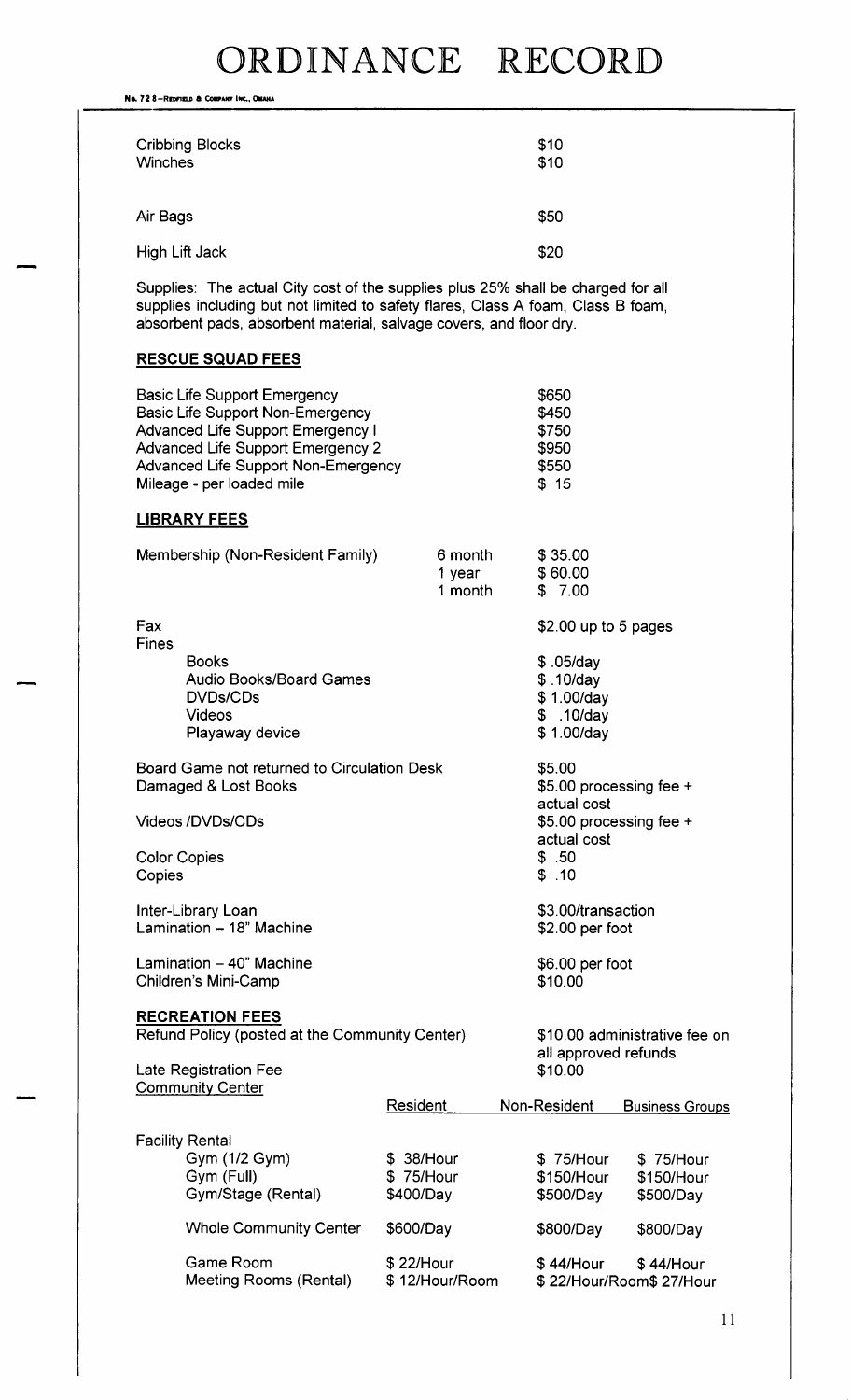|                | No. 728-Redfield & Company INC., OMAHA                                                             |                 |                                            |                      |                     |  |
|----------------|----------------------------------------------------------------------------------------------------|-----------------|--------------------------------------------|----------------------|---------------------|--|
|                |                                                                                                    |                 |                                            |                      | Ordinance No. 1372  |  |
|                | Kitchen (Rental)                                                                                   | \$19/Hour       |                                            | \$27/Hour            | \$33/Hour           |  |
|                | Racquetball Court                                                                                  | \$7/Hour        |                                            | \$14/Hour            | \$14/Hour           |  |
|                | Stage (Rental)                                                                                     | \$12/Hour       |                                            | \$22/Hour            | \$27/Hour           |  |
|                | <b>Facility Usage</b>                                                                              | <b>Resident</b> |                                            | Non-Resident         |                     |  |
|                | Daily Visit (19 and up)                                                                            | \$3.00          |                                            | \$4.00               |                     |  |
|                | Daily Visit (Seniors 55+)                                                                          | $$ -0-$         |                                            | \$2.00               |                     |  |
|                | Fitness Room (19 and up)<br>Membership Card                                                        |                 | \$27.00/month                              |                      |                     |  |
|                | (Exercise Room, Gym, Racquetball/Wallyball Courts)<br>(Mon - Fri 8:00 -5:00 pm)                    | \$3.00          |                                            | \$4.00/Visit         |                     |  |
|                | Gym (19 and up)<br>(Mon - Fri 8:00 -5:00 pm)                                                       | \$3.00          |                                            | \$4.00/Visit         |                     |  |
|                | <b>Resident Punch Card</b>                                                                         | \$50.00         |                                            |                      |                     |  |
|                | (20 punches)                                                                                       |                 |                                            |                      |                     |  |
|                | Non-resident Punch Card                                                                            |                 |                                            | \$35.00              |                     |  |
|                | (10 punches)<br>Senior (Resident)                                                                  | $$ -0-$         |                                            |                      |                     |  |
|                | Non-resident Sr. Punch Card                                                                        |                 |                                            | \$20.00              |                     |  |
|                | (10 punches)                                                                                       |                 |                                            |                      |                     |  |
| <b>Classes</b> | Variety of programs as determined by the Recreation Director<br>Fees determined by cost of program |                 |                                            |                      |                     |  |
|                |                                                                                                    | Contractor      |                                            | Citv                 |                     |  |
|                | <b>Contract Instructor Does Registration and Collects Fees</b>                                     | 75%             |                                            | 25%                  |                     |  |
|                |                                                                                                    |                 |                                            |                      |                     |  |
| Fields:        |                                                                                                    |                 |                                            |                      |                     |  |
|                | <b>Tournament Fees</b>                                                                             |                 |                                            | \$30/Team/Tournament |                     |  |
|                | <b>Tournament Field Fees</b>                                                                       |                 |                                            | \$40/Field/Day       |                     |  |
|                | Field Rentals (Resident and Non Resident) \$40 / 2 Hours<br><b>Gate/Admission Fee</b>              |                 |                                            | 10% of Gross         |                     |  |
|                |                                                                                                    |                 | <b>Resident</b>                            |                      | <b>Non Resident</b> |  |
|                |                                                                                                    |                 |                                            |                      |                     |  |
|                | <b>Model Airplane Flying</b>                                                                       |                 |                                            |                      |                     |  |
|                | <b>Field Pass</b>                                                                                  |                 | $$30*$                                     |                      | \$40*               |  |
|                | * includes \$10 club membership 1 - year license                                                   |                 |                                            |                      |                     |  |
|                | <b>Park Shelters</b>                                                                               |                 | $$15/3$ hours                              |                      | \$25/3 hours        |  |
|                | <b>Swimming Pool</b>                                                                               |                 | <b>Resident</b>                            | Non-Resident         |                     |  |
|                | <b>Youth Daily</b><br><b>Adult Daily</b>                                                           |                 | $\overline{2}$<br>\$<br>\$<br>$\mathbf{3}$ | \$<br>4<br>\$<br>4   |                     |  |
|                | <b>Resident Tag</b>                                                                                |                 | \$<br>$\overline{2}$                       |                      |                     |  |
|                | <b>Family Season Pass</b>                                                                          |                 | \$105                                      | \$165                |                     |  |
|                | <b>Youth Season Pass</b><br><b>Adult Season Pass</b>                                               |                 | \$65<br>\$75                               | \$95<br>\$105        |                     |  |
|                |                                                                                                    |                 |                                            |                      |                     |  |
|                | 30-Day Pass                                                                                        |                 | \$55                                       | \$85                 |                     |  |
|                | Season Pass (Day Care)<br><b>Swim Lessons</b>                                                      |                 | \$275<br>\$30                              | \$275<br>\$55        |                     |  |
|                | *Swimming Pool memberships and specials prices shall be established by the                         |                 |                                            |                      |                     |  |
|                | <b>Finance Director</b>                                                                            |                 |                                            |                      |                     |  |
|                | <b>Youth Recreation Programs</b>                                                                   |                 | Resident                                   | Non-Resident         |                     |  |
|                | Coed T-Ball Ages 5-6                                                                               |                 | \$45/55                                    | \$60/70              |                     |  |
|                | Softball/Baseball Ages 7-8<br>Softball/Baseball Ages 9-10                                          |                 | \$50/60<br>\$65/75                         | \$65/75<br>\$85/95   |                     |  |
|                | Softball/Baseball Ages 11-12                                                                       |                 | \$75/85                                    | \$105/115            |                     |  |
|                |                                                                                                    |                 |                                            |                      |                     |  |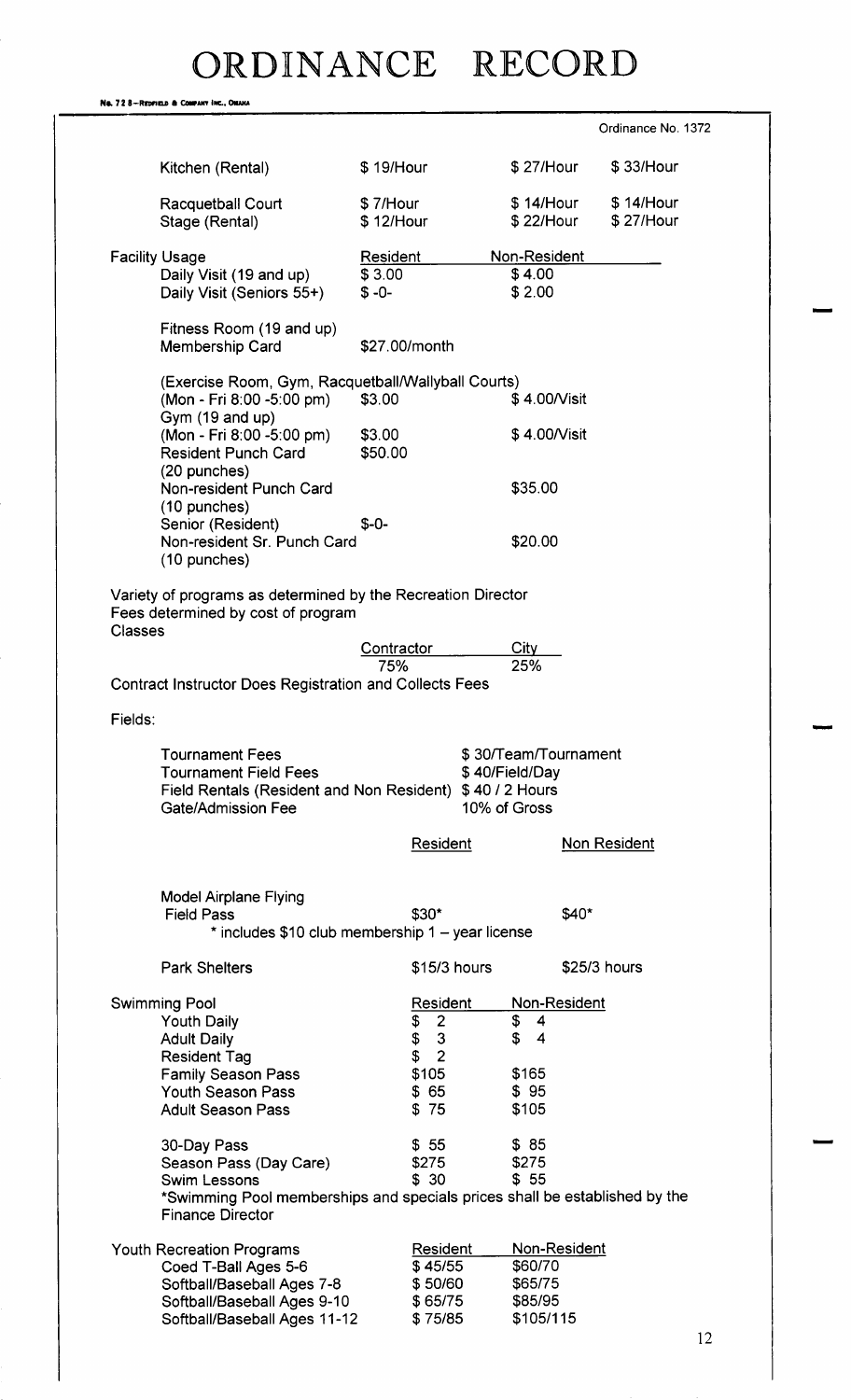#### No. 72 8-REDFIELD & COMPANY INC., OMAKA

|                                                                                       | Softball/Baseball Ages 13-14<br>Softball/Baseball Age 15-18                                                                                                                                                                                                                | \$85/95<br>\$110/120                                                                                  | \$105/115<br>\$140/150                              |
|---------------------------------------------------------------------------------------|----------------------------------------------------------------------------------------------------------------------------------------------------------------------------------------------------------------------------------------------------------------------------|-------------------------------------------------------------------------------------------------------|-----------------------------------------------------|
|                                                                                       | <b>Basketball Clinic</b><br><b>Basketball Grades 3-8</b><br>Soccer Academy<br><b>Flag Football</b><br>Volleyball                                                                                                                                                           | \$17/27<br>\$55/65<br>\$33/43<br>\$33/43<br>\$55/65                                                   | \$22/32<br>\$65/75<br>\$53/63<br>\$53/63<br>\$65/75 |
|                                                                                       | 3 yr. old Soccer Clinic                                                                                                                                                                                                                                                    | \$17/27                                                                                               | \$22/33                                             |
|                                                                                       | Programs<br>Adult Volleyball- Spring<br>Adult Spring Softball - Single<br><b>Adult Spring Softball - Double</b><br>Adult Volleyball - Fall/Winter<br>Adult Fall Softball - Single<br>Adult Fall Softball - Double<br>Senior Spring Softball<br><b>Senior Fall Softball</b> | \$55<br>\$215<br>\$420<br>\$110<br>\$120<br>\$235<br>\$15 per game per team<br>\$17 per game per team | \$55<br>\$215<br>\$420<br>\$110<br>\$120<br>\$235   |
|                                                                                       | <b>Special Services Van Fees</b><br>Zone 1 Trip within city limits (La Vista & Ralston)                                                                                                                                                                                    |                                                                                                       | $$1.00$ one way                                     |
| Includes trips to grocery stores and senior center<br>Zone 2 Trip outside city limits |                                                                                                                                                                                                                                                                            |                                                                                                       | \$3.00 one way                                      |
| Zone 3 Trip outside city limits                                                       |                                                                                                                                                                                                                                                                            |                                                                                                       | \$10.00 one way                                     |
|                                                                                       | Bus pass (each punch is worth \$1.00)                                                                                                                                                                                                                                      |                                                                                                       | \$30.00                                             |
|                                                                                       |                                                                                                                                                                                                                                                                            |                                                                                                       |                                                     |

#### Section 2. Sewer Fee Schedule.

### §3-103 Municipal Sewer Department; Rates.

- A. Levy of Sewer Service Charges. The following sewer service charges shall be levied against the user of premises, property or structures of every kind, nature and description, which has water service from any supply source and are located within the wastewater service area of the City of La Vista.
- B. Computation of Sewer Service Charges. For the months of December, January, February and March, the monthly charge for residential sewer services will be computed on the actual water used for these months. The monthly charge for residential sewer service in the months of April, May, June, July, August, September, October and November will be computed on the average water usage of the four( 4) preceding winter months of December, January, February and March or for such portion of said consumption, whichever is the lesser. At the option of the City of La Vista, water used from private wells shall be either metered or estimated for billing purposes.
- C. Amount of Sewer Service Charges. The total sewer service charge for each sewer service user will be the sum of three (3) charges: (1) customer charge, (2) flow charge, and (3) abnormal charge.
	- 1. The customer charge is as follows
		- a. For sewer service users classified as Residential, the same being sewer service to a single family dwelling, or a duplex, apartment, or other multifamily dwelling (e.g. apartments) wherein each dwelling unit has a separate water meter that is read and charged for water and sewer use by the Metropolitan Utilities District- \$ 12. 23 per month.
		- b. For sewer service users classified as Residential-Multi-Family, the same being sewer service to Multi-Family dwellings (e.g. apartments)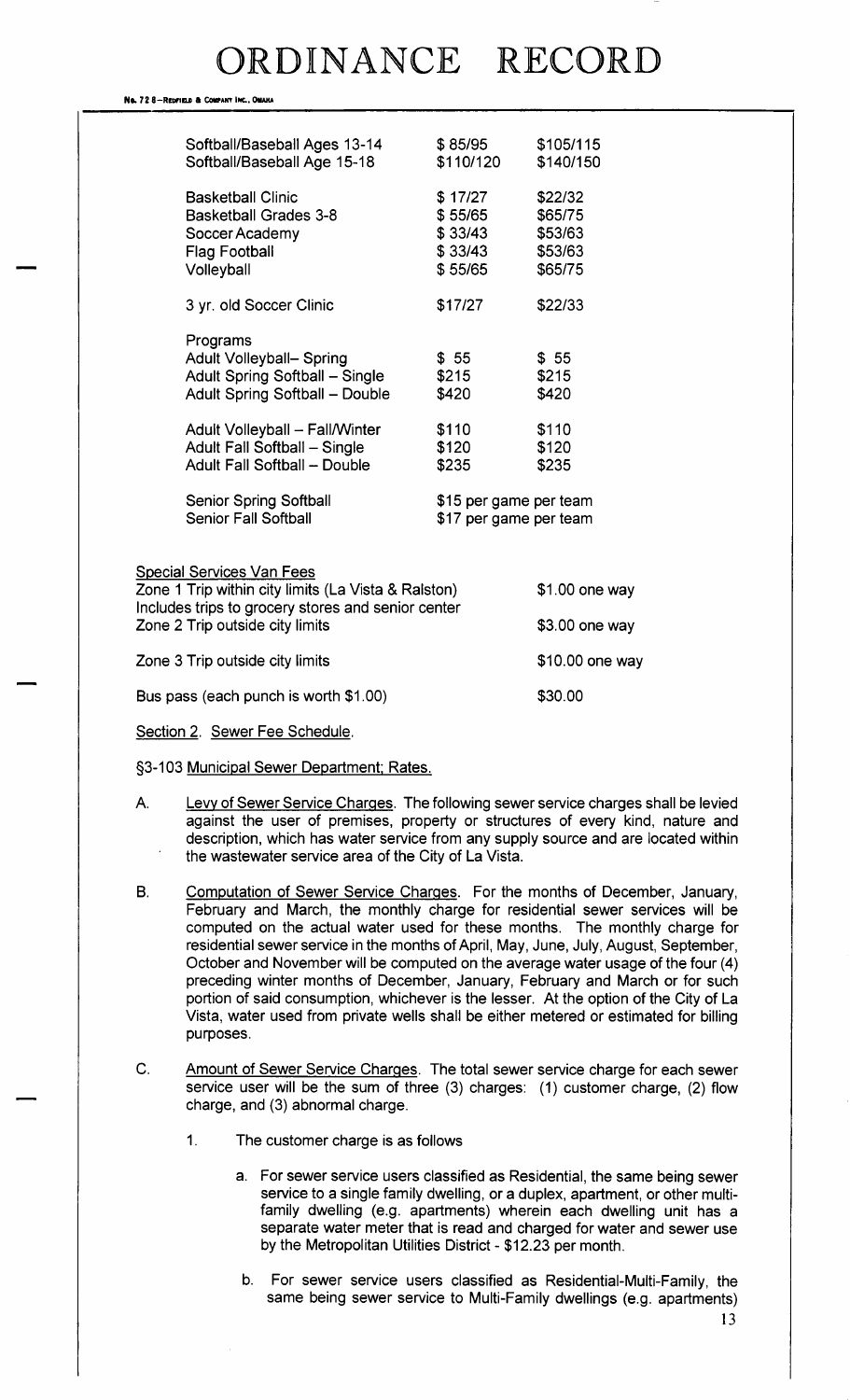Na. 72 8-REDFIELD & COMPANY INC., OMANA

Ordinance No. 1372

wherein there is only a separate water meter to each building or complex that is read and charged for water and sewer use by the Metropolitan Utilities District - \$13.11 per month.

- c. For sewer service users classified as General Commercial: Customers who normally use less than 100,000 cubic feet of water per month and who are not Residential users or Residential-Multi-Family users - \$13.11 per month. For sewer service users in this category that require manual billing, add \$10.00 for a total of \$23.11. The manual billing of the customer charge will come from the City of La Vista instead of the Metropolitan Utilities District.
- 2. The flow charge for all sewer service users shall be \$3.71 per hundred cubic feet (ccf).
- 3. If users have abnormal strength sewage as determined by the terms of the Wastewater Service Agreement between the City of La Vista and the City of Omaha, then additional charges will be billed to the user at the applicable rates as determined by said Agreement.
- 4. If users other than those classified herein are connected to the wastewater collection system, the Customer Charges, the Flow Charges and Other Charges will be determined by the City Council in accordance with rules and regulations of the EPA and the Agreement between the City of La Vista and the City of Omaha.

Section 3. Sewer/Drainage Connection Fee Schedule. A fee shall be paid to the City Treasurer as set forth in this section for each structure or tract to be connected to the sewer system of the City. No connection permit or building permit shall be issued until the following connection fees have been paid.

|                                                               |  | Effective 1/1/2019 Effective 1/1/2020 |                                    |  |
|---------------------------------------------------------------|--|---------------------------------------|------------------------------------|--|
| Residential<br><b>Single Family Dwelling</b><br><b>Duplex</b> |  | \$1,364<br>\$1,364/unit               | \$1,364<br>\$1,364/unit            |  |
| <b>Multiple Family</b>                                        |  | \$1,064/unit                          | \$1,064/unit                       |  |
| Commercial/Industrial                                         |  |                                       | \$7,407/acre of<br>land as platted |  |

The fee for commercial ( including industrial) shall be computed on the number of acres within each platted lot or tract, irrespective of the number of structures to be constructed thereon.

The applicable fee shall be paid in respect to each lot or building site as a condition of City's issuance of any building or sewer connection permit.

- A. Changes in Use. If the use of a lot changes subsequent to payment of the fee, which different use would require payment of a fee greater than that payable in respect to the use for which the fee was originally paid, the difference in fee shall be paid to the City at time of such change in use.
- B. Existing Structures. Structures for which sewer connection and building permits have been issued, and all permit fees in respect thereto paid, prior to the effective date hereof shall be exempt from the fees herein imposed.
- C. Preconnection Payments. Where preconnection payment charges for a subdivision or portion thereof have been paid to City at time of subdivision of a tract pursuant to agreement between the City and the developer and the sanitary and improvement district, if any, financing improvements of the subdivision, the preconnection payment so made shall be credited by City to the sewer/drainage fees payable at time of connection of the individual properties to the sewer/drainage systems of the City.